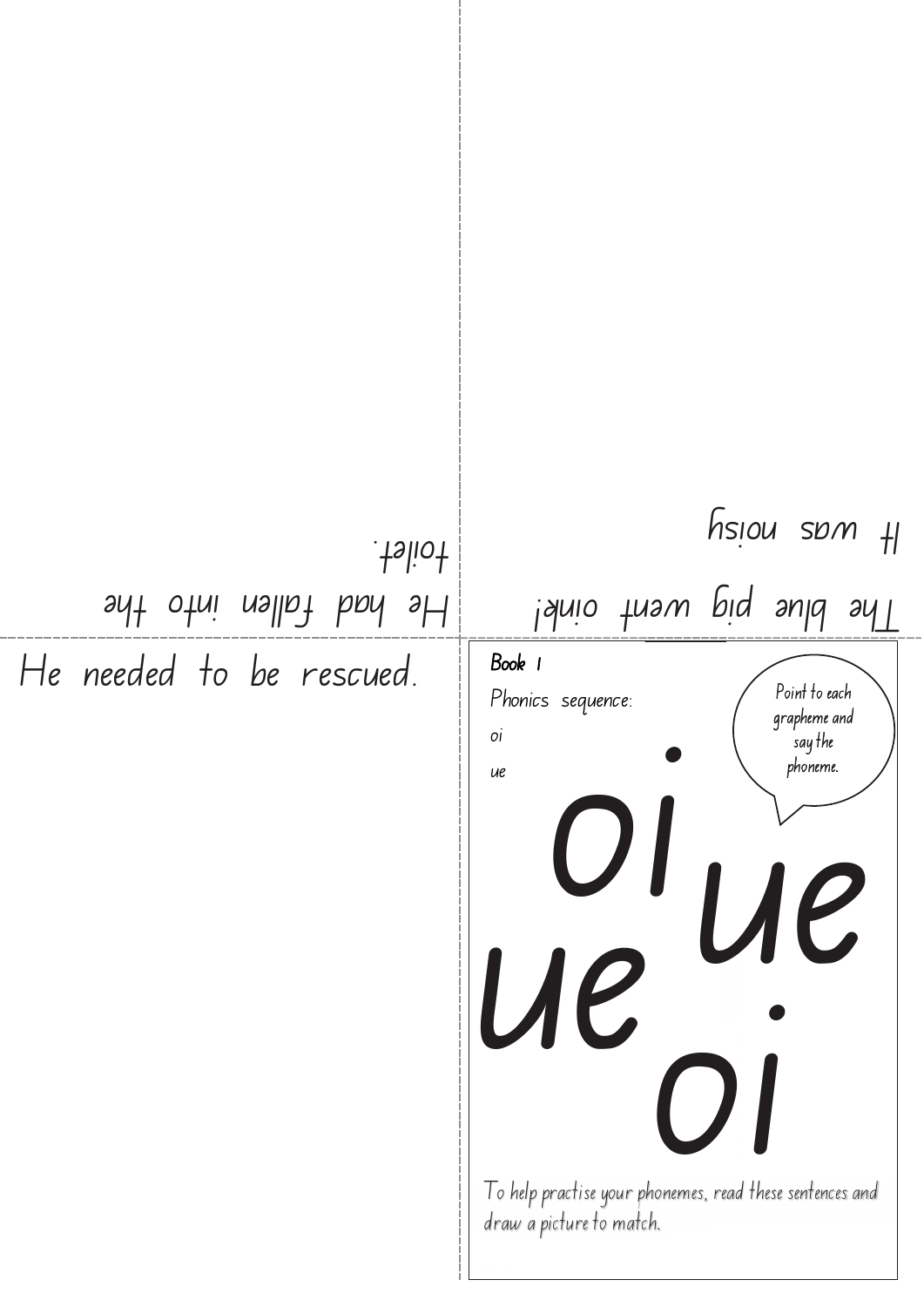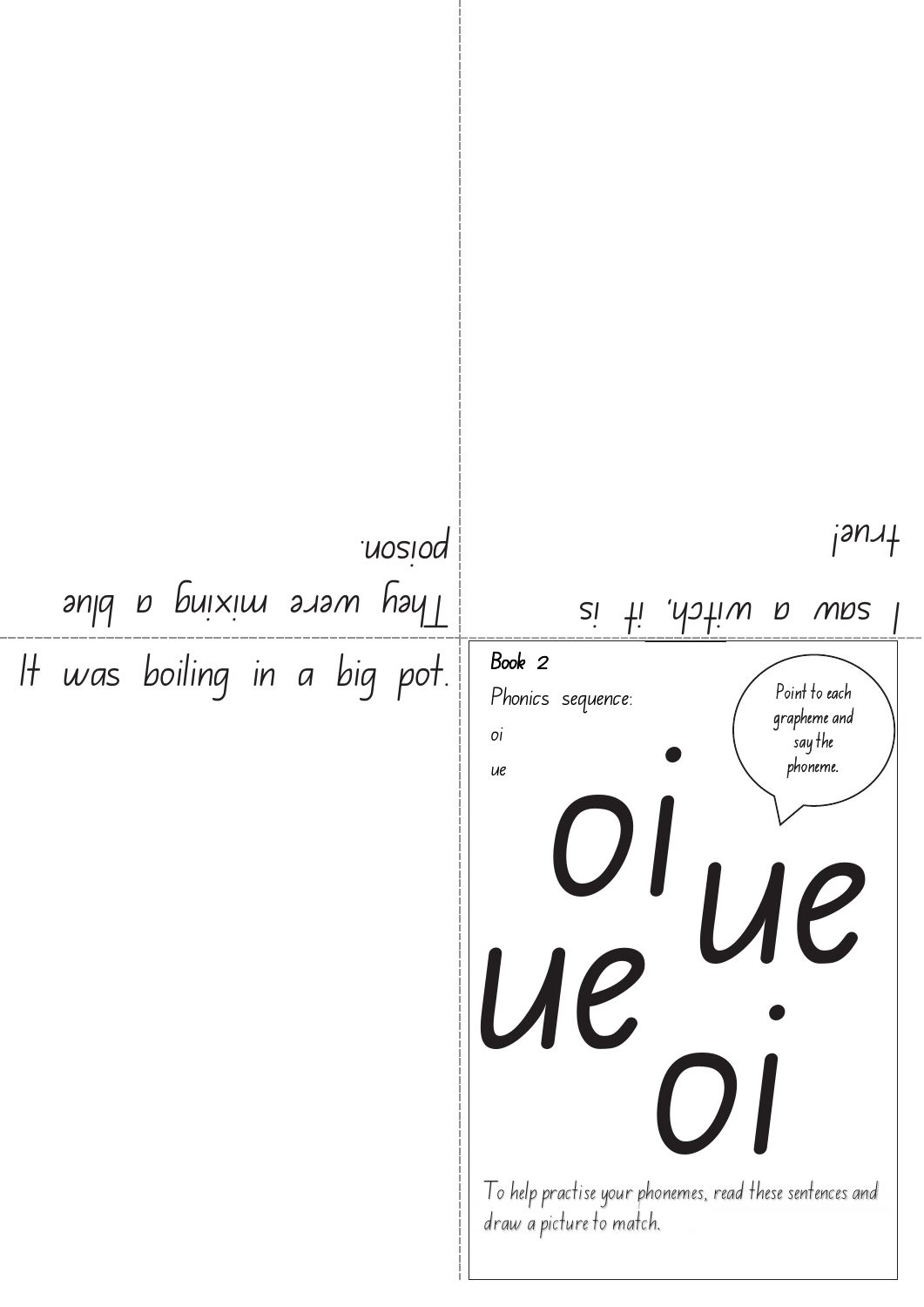Ah choo! I need a tissue due to the smoke.  $\nu$ i lio to tid a tug s $\nu$ and it boiled.